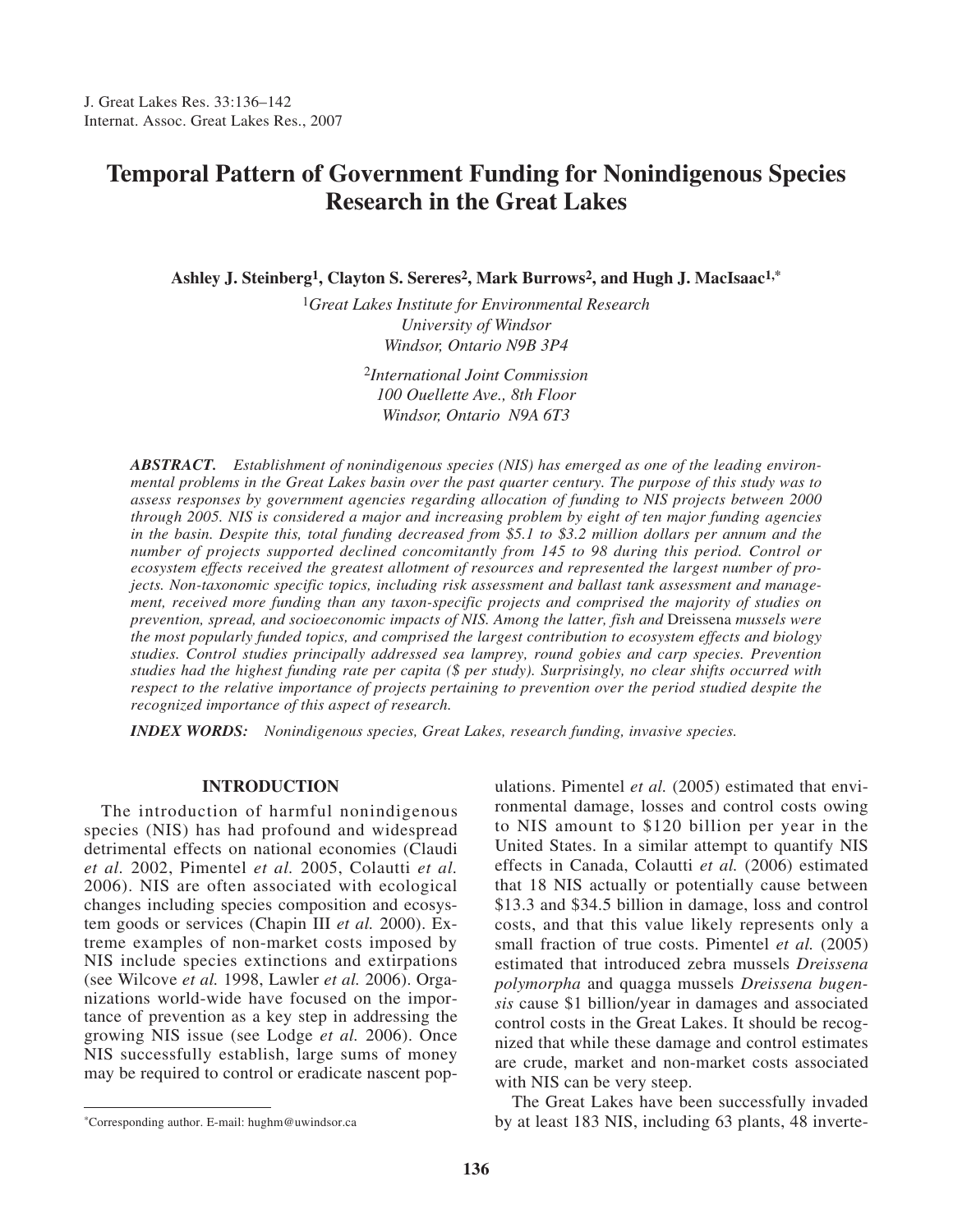brates, 26 fish, 26 algae, and 20 parasites or pathogens (Ricciardi 2006). Many of the most commonly encountered taxa at each trophic level are non-native to the Great Lakes. In the late 18th century, the establishment of canal systems in the northeastern United States may have allowed the sea lamprey, one of the Great Lakes' most costly invaders, access to Lake Ontario (see Mills *et al.* 1993). Deliberate or unintentional release of fishes contributed to the growing NIS diversity observed in the Great Lakes beginning in the nineteenth century (Mills *et al.* 1994). In the 1840s, transoceanic vessels began using the lower Great Lakes, and by the 1880s, ballast water replaced solid ballast as a stability mechanism for transoceanic vessels (Mills *et al.* 1993). The opening of the enlarged St. Lawrence Seaway in 1959 permitted larger vessels with larger volumes of ballast water access to the lakes (Holeck *et al.* 2004). Since that time, transoceanic ships have been the strongest vector of NIS into the Great Lakes (Mills *et al.* 1993; Ricciardi 2001, 2006), contributing 65% of the newly-established NIS (Ricciardi 2006). It can be very difficult to gauge the efficacy of ballast water regulations implemented in 1993 using records of newly reported NIS in the lakes. On the one hand, new species have continued to be discovered in the lakes post-1993, while on the other hand, on-going experiments involving controlled, experimental flushing of ballast tanks on transoceanic vessels reveal a purging efficacy of at least 95% and often more than 99% (D. Gray, University of Windsor, pers. comm.). This paradox may be explained, in part, by the existence of time lags between the introduction and establishment of an NIS and its subsequent discovery and reporting.

Despite the fact that NIS cause a great deal of economic and ecological disruption in the Great Lakes, to date there has been no systematic assessment of research funding related to this emergent threat. The objective of this study is to explore patterns in the allocation of research funding to different aquatic NIS "cost centres" in the Great Lakes from 2000 through 2005. We also consider deployment of funds by taxonomic grouping. A central question we are interested in is whether there has been a temporal shift of funding away from "ecosystem effects" studies toward prevention and control. We also explored whether funding priorities for ten of the largest agencies that fund NIS research had changed during this period.

#### **METHODS**

To develop a list of target funding and research agencies which contribute to aquatic NIS studies in the Great Lakes basin, researchers previously known to be affiliated with NIS research were contacted and asked to identify any organizations that met the above-stated criteria. The data collected were compared to an existing research inventory furnished by the International Joint Commission (IJC). Agencies not already acknowledged by the database were then entered into it. To retrieve information on any additional organizations, help was enlisted from one NIS researcher in academia and one government official whose agency funded NIS research in each of the eight states and two Canadian provinces in the Great Lakes basin. We specifically asked these individuals to identify national and regionally-specific funding agencies that might not have been identified by the IJC database or by us. After records were received from each of these supplementary agencies, feedback was then entered into the database, producing the final full list of agencies to be contacted.

Initially, over 100 research and funding agencies were sent information request letters in April 2005. In September 2005, the focus of the questionnaire changed to target funding agencies only, and 50 letters were sent to these specific agencies. Participants were asked to provide information regarding any NIS research projects funded from 2000 through 2005. Agencies were encouraged to supply the title of the project, its principal investigators, the start date and end dates, annual (or total) projected funding, any additional funding agencies, and an abstract of the study, if available. Each organization was given the option to provide the information as a written response or via the internet through the research inventory database that was set up and maintained by the IJC's Council of Great Lakes Research Managers (see http://ri.ijc.org). When information was received identifying funding agencies that were not previously identified, those agencies were added to the list. Of the agencies contacted, one was approached repetitively and was ultimately unable to produce quantitative data. Five organizations provided insufficient data and were removed from the study. The final list consisted of 68 agencies that provided sufficient information to be utilized in our analyses.

Titles and abstracts of each project were reviewed to determine whether or not their content pertained to Great Lakes NIS research. Of these,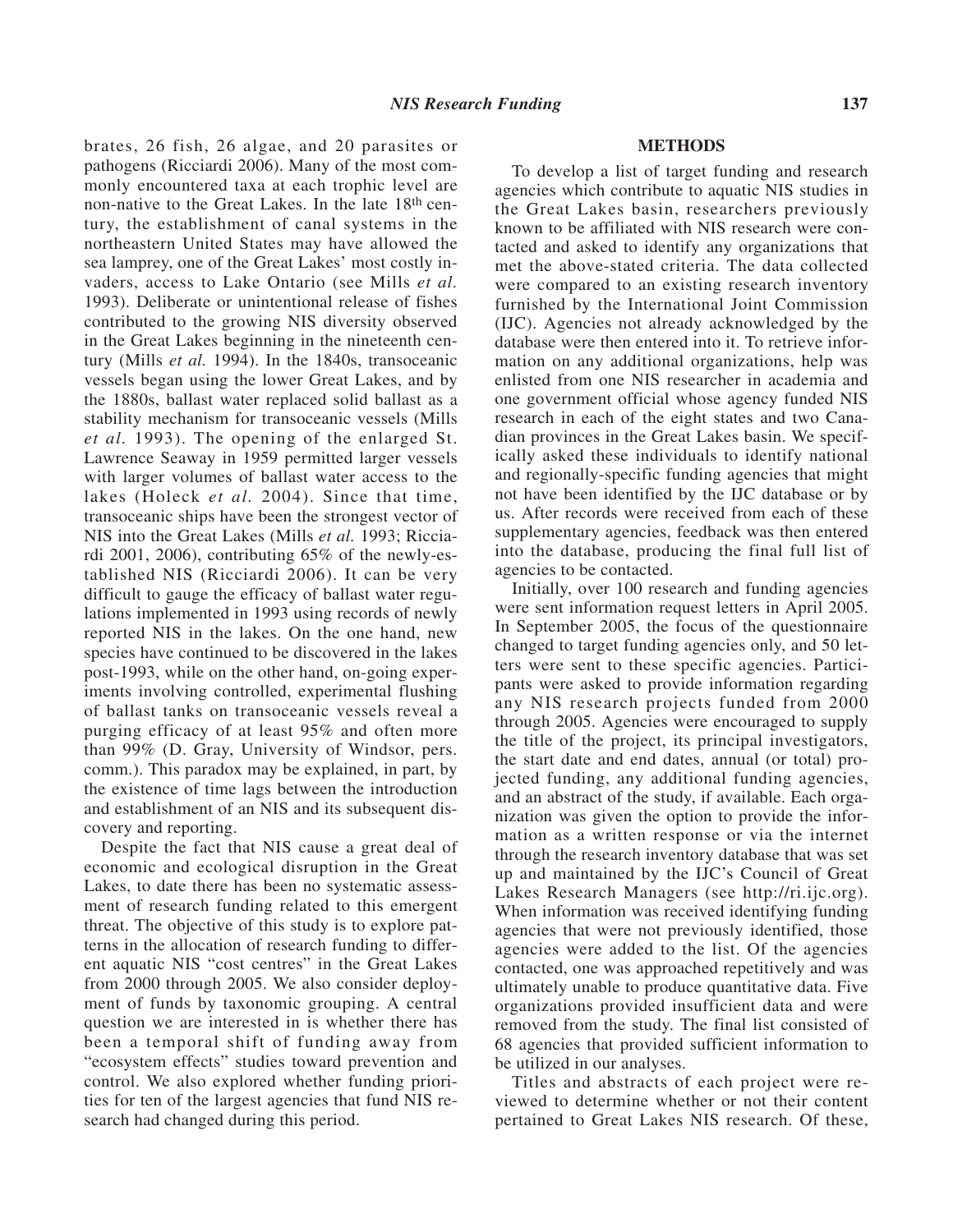278 projects were accepted and assigned a project ID, and entered into the research inventory database. Based on these remaining projects, two sets of descriptive NIS study categories were developed. One set contained six categories that were based on the "cost centers" and included: control, ecosystem effects, prevention, socioeconomic impacts (e.g., impact on commercial fisheries), biology (e.g., life history, ecology), and dispersal patterns. The second set of categories was taxonomically-based: non-taxonomic specific species, plants, dreissenid molluscs, other invertebrates, parasites and pathogens, and fish. The non-taxonomic specific category included ballast water and tank studies, NIS modeling, or any project that did not address specific species. All studies were assessed on the basis of both cost center and taxonomy. Cost center and taxonomic categories were not mutually exclusive, as any one study could fit into more than one category. For example, a study that addressed effects of zebra mussels and round gobies on fisheries could have ecosystem effects and socioeconomic impacts as cost centers, and *Dreissena* and fish as taxonomic groupings.

All funding was converted to U.S. dollars based on the applicable exchange rate on the start date of the study. *In-kind* funding was not considered. If the research began in 2000 or later, the funds were divided by the number of years that the work spanned to determine a dollar amount per year. For projects that started prior to 2000, only post-1999 funding was considered. Likewise, if a project ended after 2005, only the portion calculated through 2005 was considered. Average funding was then allocated to each of the study years utilized by dividing total dollar amount by number of study years. The number of studies per year—categorized either by cost center or by taxonomy—consisted of all new and continuing projects for which funding was received. The average cost per study was calculated only for the cost center groupings by dividing the total number of dollars contributed to each cost center category from 2000 through 2005 by the total number of studies conducted over this period of time.

Finally, to determine whether the issue of NIS was perceived as an important and growing threat, we surveyed the top ten 10 agencies that funded the greatest number of invasion studies to determine the ranked priority of NIS as a funding issue, and whether the issue's priority had increased, decreased, or stayed the same over the surveyed period. We also asked these 10 agencies to rank the

importance of different cost centers (above). We did not include funding from the Natural Sciences and Engineering Research Council of Canada (NSERC) nor the U.S. National Science Foundation (NSF), because funding topics are not prioritized as with the agencies we did track. We are aware that NSF funded a \$2.9 million project on bioeconomic assessment of invasive species (Principal Investigator: David Lodge) during the years 2002–2007, whereas NSERC provided complementary funds (\$682,000) for this project for the years 2003–2007 (Principal Investigator: Mark Lewis).

#### **RESULTS**

Overall \$25 million was spent on 278 NIS research projects from 2000 through 2005. Total funding of NIS projects declined during the 2000 through 2005 period and was approximately \$5.1, \$4.1, \$4.1, \$4.6, \$4.0, and \$3.2 million, respectively. The total number of studies likewise declined from 145, 115, 126, 138, 121, to 98. The single most costly study (\$1.8 million) assessed biological communities in, and threats posed by, vessels entering the Great Lakes carrying cargo and only residual ballast water and sediments in their ballast tanks (i.e., NOBOB ships). NOBOB ships enter the system with  $\sim 50$  m<sup>-3</sup> of fresh, brackish or saline residual water, and carry a wide assortment of live NIS and their viable resting stages (Johengen *et al.* 2005). Because these vessels typically load and discharge Great Lakes ballast water (mixed with the ship's residuals) during these inbound transits, they may constitute an invasion risk.

Funding patterns remained fairly consistent among the different cost centers. Projects addressing control or ecosystem effects were the most funded throughout the study period (Fig. 1a). Similarly, the number of studies did not vary widely across years, and those addressing ecosystem effects, control, and biology were the most numerous (collectively ~62%). Studies directed toward prevention and socioeconomic impact accounted for less than 25% of total studies (Fig. 1b).

More funding (~46%) was devoted to studies of a non-taxonomic nature than those dealing with any particular group. Non-taxonomic studies consisted principally of ballast management research. The best funded taxonomic group were fishes, which garnered almost 29% of total funds (Fig. 2a). Parasites and pathogens were not funded by agencies at all over the time period, while funds for plants (both wetland and macrophytes) and dreissenids de-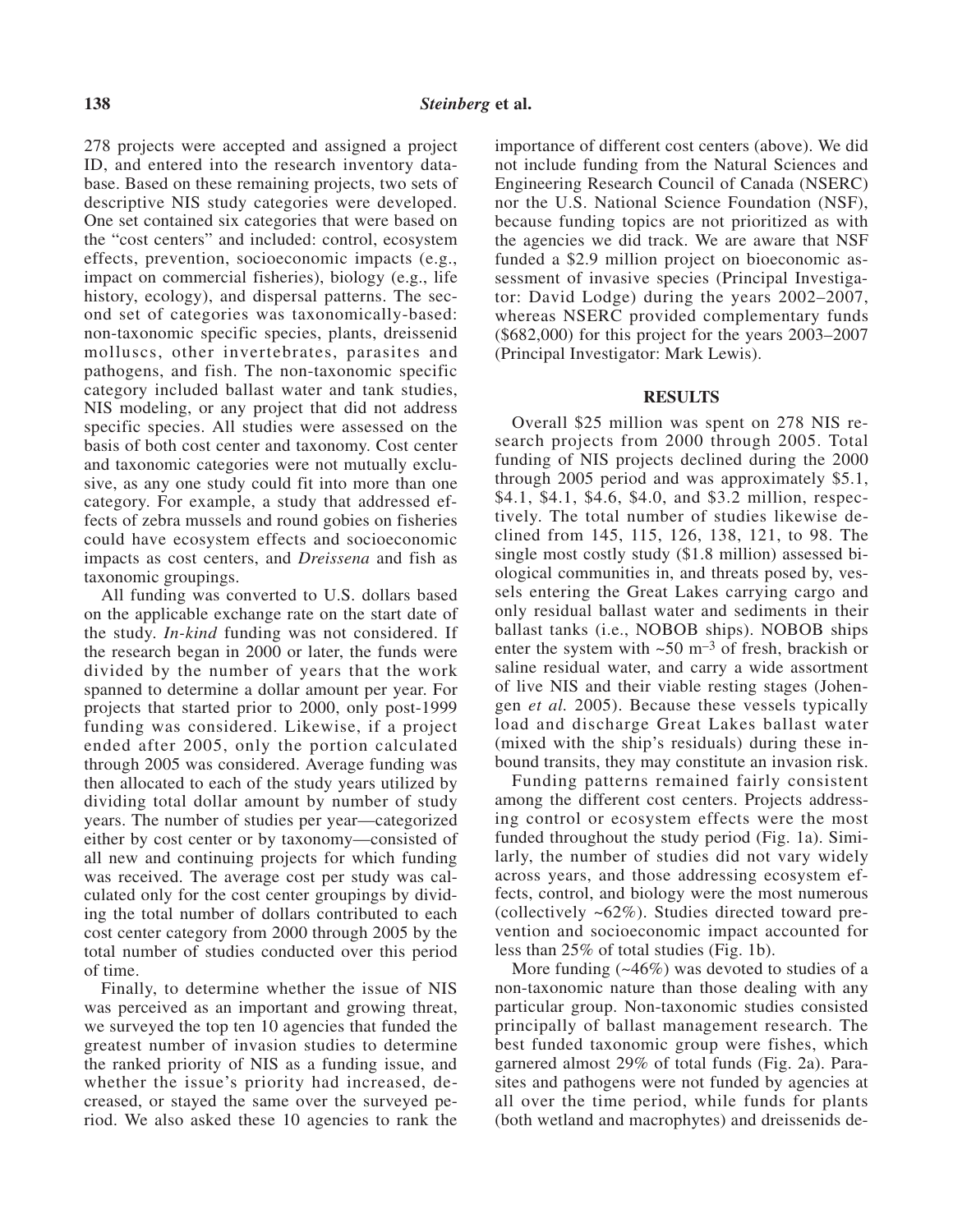

*FIG. 1. Annual funding of nonindigenous species projects (a) and number of projects supported (b) between 2000 through 2005 in the Great Lakes by cost center.* 

clined over the 6 years (Fig. 2a). Funding for other taxonomic groups was generally stable through time. More fish projects were funded than any other group  $(270 \text{ or } -34\% \text{ of studies}; \text{Fig. 2b})$ . Of these, 25% of studies addressed two invaders, the round goby and the sea lamprey. An additional 219 studies (28%) were of a non-taxonomic nature. There was only one *in-kind* study relating to parasites or pathogens, conducted during 2004.

Fish and dreissenid mussels accounted for most of the studies of ecosystem impacts (68%), NIS biology (69%), and spread (51%). Control studies were dominated by a small number of species, notably the sea lamprey, carp species, and round gob-



*FIG. 2. Annual funding of nonindigenous species projects (a) and number of projects supported (b) between 2000 through 2005 in the Great Lakes by taxonomic grouping. Non-taxonomic specific grouping include studies on ballast water and risk assessment.*

ies. These studies included research on development and implementation of electric barriers to separate the Great Lakes and Mississippi River basins and the use of pheromone traps for gobies and lamprey. Non-taxonomic specific studies dominated three cost centers (i.e., prevention, dispersal patterns, and socioeconomic impact) and were also important to the control category. Plant studies were equally distributed across cost centers, while invertebrate studies focused primarily on ecosystem effects and biology.

The average per capita cost was highest for the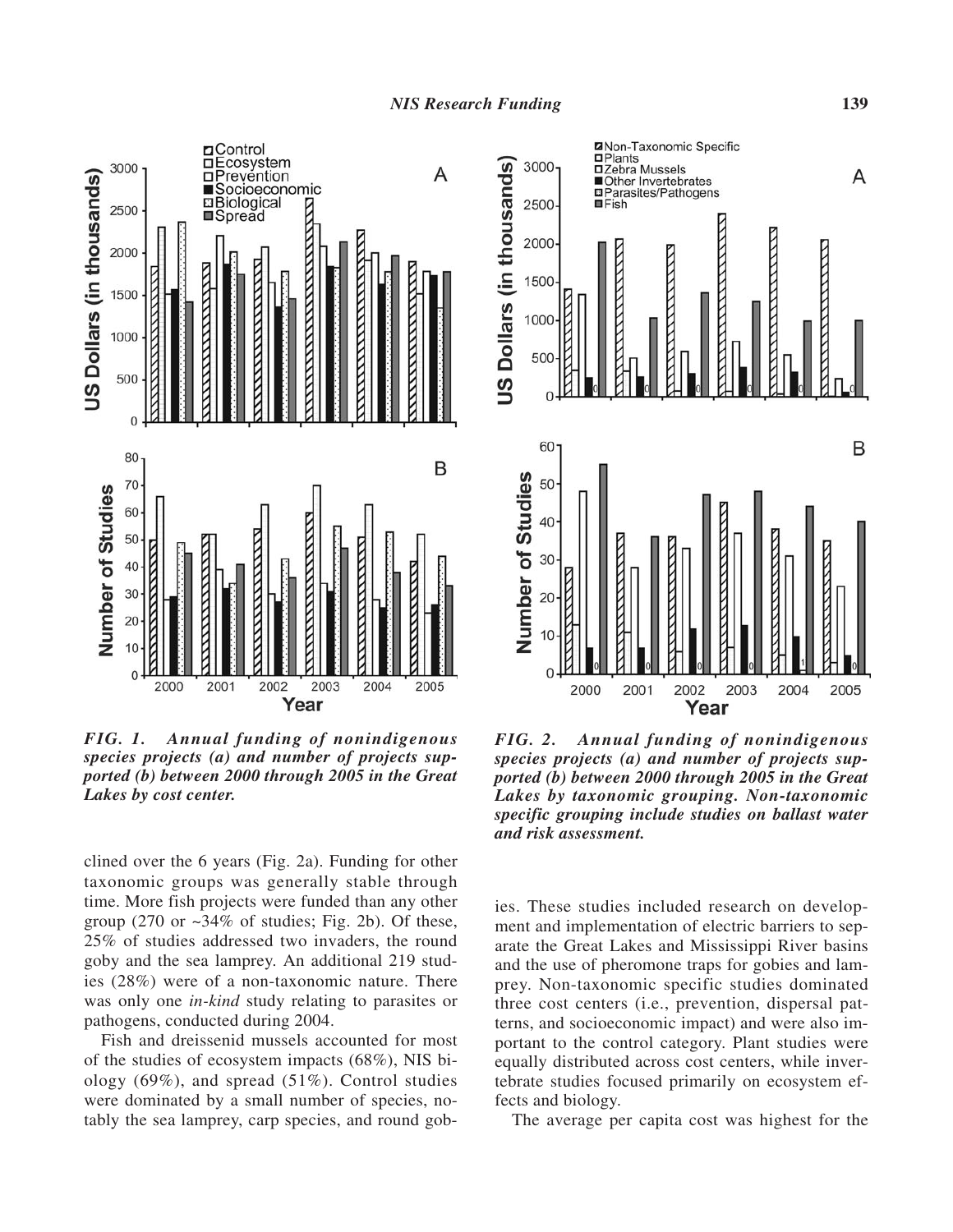prevention (\$245,445 per study) cost center, followed by socioeconomic impacts and control (\$239,247 and \$215,965 per study, respectively). Ecosystem impact studies were the least costly, averaging \$128,688 per study.

### **DISCUSSION**

The Great Lakes continue to accumulate new NIS, even though management strategies for the principal recognized vector—shipping—have been in place for some time (Holeck *et al.* 2004, Ricciardi 2006). As some of these NIS have caused significant ecological and economic harm, interest by government and non-government agencies alike has spiked (e.g., International Joint Commission 2001, 2002). Despite this, our study—which provides a recent, comprehensive basin-wide assessment of funding of NIS research by both the USA and Canada—indicates that both funding and the number of projects given financial support appear to be in decline. The greatest differences we observed were with the bookend years 2000 and 2005. For example, funding dollars and projects supported were highest in 2000 and lowest during 2005 (Fig.  $1a,b)$ .

The most costly study lasted 4 years and received \$1.8 million. This project addressed an assessment of biological communities in the ballast tanks of transoceanic vessels with no ballast on board (NOBOB) and also tested the effects of open-ocean exchange in transoceanic vessels carrying fresh or low-salinity ballast water (e.g., Bailey *et al.* 2005, 2006). Almost 92% of inbound vessels between 1996 and 2000 declared NOBOB status, as compared to only  $< 52\%$  between 1978 and 1982 (Colautti *et al.* 2003). However, these vessels carry much smaller populations of NIS than vessels fully laden with freshwater ballast, as may have occurred in the past when some vessels entered the Great Lakes without cargo.

The allocation of funds was very similar to the different cost centers in our study. For example, funding ranged from a high of 19% for control to a low of 15% for socioeconomic impacts. Much greater discrepancies existed with regard to the number of funded studies, with nearly twice as many ecosystem effects (136) studies as those pertaining to prevention or socioeconomic impacts (69 and 66, respectively).

Non-taxonomic specific projects, including the NOBOB ballast project, as well as risk assessments and general NIS control projects, received the most

funding (46%) yet comprised only 25% of funded studies. Clearly, funding agencies valued these projects. Non-taxonomic specific projects were spread across all cost centres, although larger numbers of studies fell under prevention, spread, control and socioeconomic impact than to biology or ecosystem effects.

Fish were the most intensively studied taxonomic group, accounting for 29% of funding and 35% of studies. Fish studied were skewed toward three areas: ecosystem effects, control, and biology. Ecosystem impact studies were dominated by projects addressing round gobies. Much of the funding for control was devoted to sea lampreys, including eradication via lampricides, interference in reproduction via pheromones or sterile male release, and creation of low-head dams to block migration to streams used for reproduction. Pheromone interference is also being explored as a means of control of round goby populations in the Great Lakes. In addition, an electrical field barrier was initially deployed in the Chicago Ship and Sanitary Canal to prevent downstream migration of round gobies into the Mississippi River drainage, though by the time it became operational, the species had already passed through (Stoksted 2003). Serendipitously, erection of this barrier may help prevent upstream dispersal of silver, bighead, and black carp species from the Mississippi basin to the Great Lakes (Stoksted 2003).

*Dreissena* mussels accounted for 26% of studies but only 15% of research funds allocated. These molluscs still receive considerable attention by Great Lakes funding agencies despite being well established in the lakes, in part because they exert strong and sometimes unpredictable effects (see Ricciardi 2001, 2005; Holeck *et al.* 2004; Pimentel *et al.* 2005; Colautti *et al.* 2006). Indeed, 52 of 78 *Dreissena* studies involved assessments of ecosystem impact. By comparison, however, there has been a relative dearth (17) of ecosystem impact studies for other invertebrate NIS, in part because they are perceived as having less impact on the lakes. It should be noted, however, that this view could be incorrect as some of these species (e.g., *Bythotrephes*, *Cercopagis*) are recognized as having strong ecosystem effects (e.g., Yan *et al.* 2002, Laxson *et al.* 2003).

Nonindigenous parasites and pathogens contribute 10% of the total NIS in the Great Lakes region (A. Ricciardi, pers. comm.), yet only one (unfunded) study was identified that addressed these groups. Certain non-native, fish pathogens,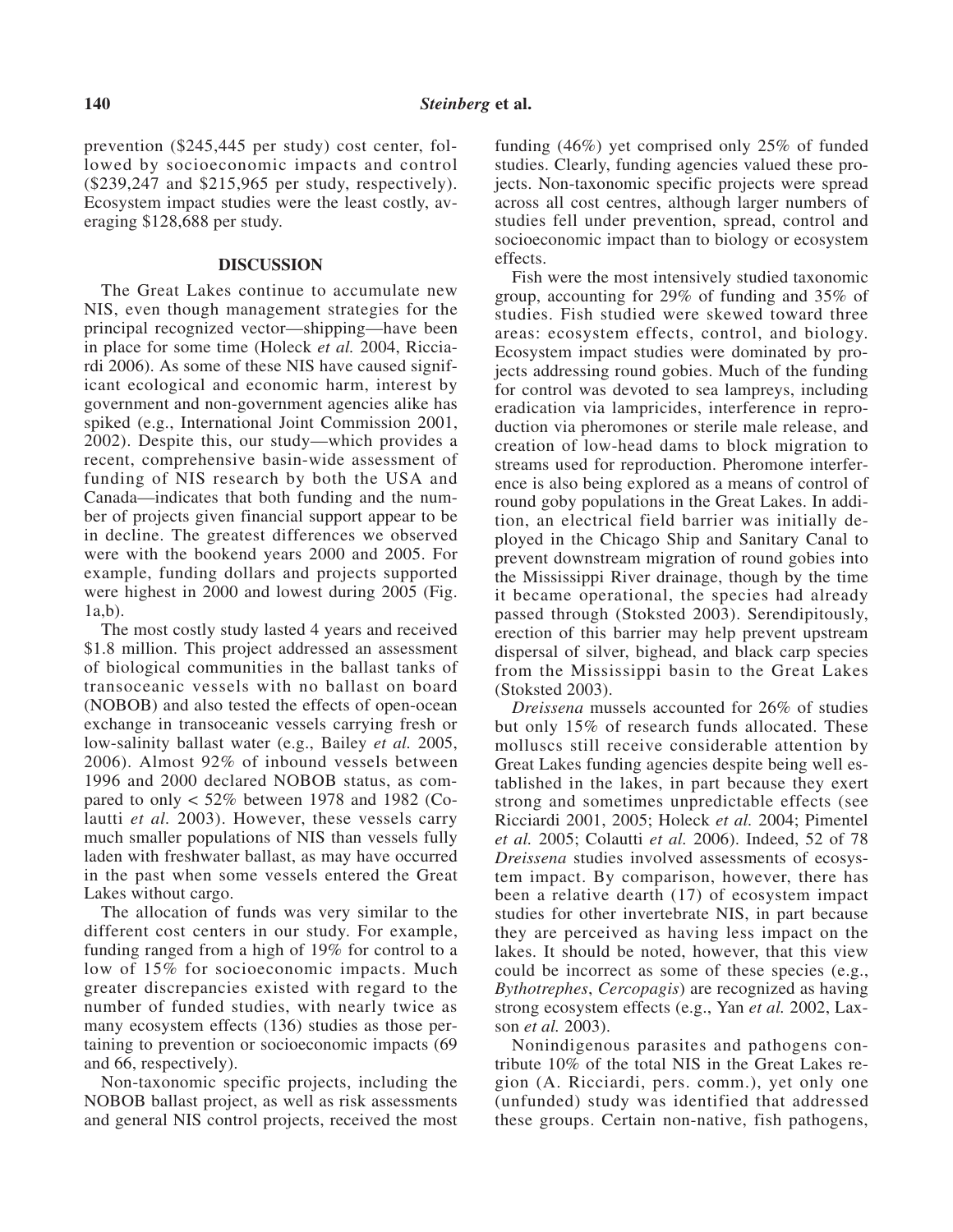including salmon whirling disease and furniculosis, have impacted fish communities in the Great Lakes (Mills *et al.* 1994). Troublingly, the pathogenic Viral Hemorrhagic Septicemia virus was first observed in Lake St. Clair and in the Bay of Quinte, Lake Ontario, during 2005 and caused mortality of susceptible fish including round gobies, muskellunge (*Esox masquinongy*), and the freshwater drum (*Aplodinotus grunniens*) (P.R. Bowser, Cornell University, pers. comm.). Problems associated with this virus reoccurred during 2006. The scale of the problem might also be expected to grow, if the species spreads to other Great Lakes and to inland lakes. Clearly, understanding the full effects of this virus will require further investigation and resources.

Plants account for more established NIS (63 species; 35%) in the Great Lakes than any other taxonomic group, yet they received only 3% of funding and accounted for 7% of funded studies. Some established plant NIS dominate wetland areas in the Great Lakes (e.g., purple loosestrife *Lythrum salicaria*), forming virtual monocultures (Leach 1995). Use of biological control agents has proven successful in reducing the size of some of these populations in the lower Great Lakes. However, other very troublesome NIS including water chestnut (*Trapa natans*), fanwort (*Cabomba caroliniana*), and hydrilla (*Hydrilla verticillata)* are either present in the Great Lakes or poised to enter. Thus, for both plants and parasites/pathogens, pressing research needs exist with respect to vectors and pathways of entry, control and prevention mechanisms, and possible ecological and socioeconomic impacts.

NIS was the  $1<sup>st</sup>$  or  $2<sup>nd</sup>$  priority for eight the ten most prominent funding agencies (Great Lakes Fishery Commission, United States Geological Survey, Illinois/Indiana, New York, and Ohio Sea Grants, Great Lakes Protection Fund, National Oceanic and Atmospheric Administration, Department of Fisheries and Oceans). It was a much lower research priority for the United States Environmental Protection Agency and Environment Canada, both of whom focus more on chemical contamination of the lakes. Among the top ten agencies, priority given to NIS had either stayed the same (4) or increased (6) during the period covered. Agencies for which NIS was a top research priority were not wedded to a single focal topic. For example, within this group, three agencies were most concerned with prevention of new invasions, while one each was concerned with biology, ecosystem effects, and control.

Our paper utilized solicited and publicly available information on funding of NIS research between 2000 through 2005. While we are confident that the vast majority of funding sources and funded NIS projects were included in our analyses, the apparent decline of funded projects during 2005 could be due, in part, to incomplete reporting for that year. However, at present we lack the ability to discern the scale of this effect. As the same funding agencies that provided data for earlier years also furnished data for 2005, the overall effect is likely to be small and inconsequential to overall patterns. Nevertheless, a complete picture of research funding will require information from all agencies that sponsor Great Lakes NIS research.

### **ACKNOWLEDGMENTS**

Funding agencies throughout the Great Lakes basin were kind enough to provide access to their funding histories, without which we would not have been able to conduct this analysis. We are grateful to Joanna Laba, Marco Tontodonati, and Victor Parmar for assistance in assembling the database, to NSERC (HJM) and the IJC (MB) for financial support, and to Drs. D. Pimentel, J. Makarewicz, and an anonymous reviewer for comments. We are also grateful for continuing support from the Great Lakes Protection Fund (HJM).

#### **REFERENCES**

- Bailey, S.A., Nandakumar, K., Duggan, I.C., van Overdijk, C.D.A., Johengen, T.H., Reid, D.F., and MacIsaac, H.J. 2005. *In situ* hatching of invertebrate diapausing eggs from ships' ballast sediment. *Diver. Distrib.* 11:453–460.
- , Nandakumar, K., and MacIsaac, H.J. 2006. Does saltwater flushing reduce viability of diapausing eggs in ship ballast sediment? *Diver. Distrib.* 12:328–335.
- Chapin III, F.S., Zavaleta, E.S., Eviner, V.T., Naylor, R.L., Vitousek, P.M., Reynolds, H.L., Hooper, D.U., Lavorel, S., Sala, O.E., Hobbie, S.E., Mack, M.C., and Diaz, S. 2000. Consequences of changing biodiversity. *Nature* 405:234–242.
- Claudi, R., Nantel, P., and Muckle-Jeffs, E. (eds.) 2002. *Alien Invaders in Canada's waters, wetlands, and forests.* Natural Resources Canada, Ottawa.
- Colautti, R.I., Niimi, A.J., van Overdijk, C.D.A, Mills, E.L., Holeck, K., and MacIsaac, H.J. 2003. Spatial and temporal analysis of transoceanic shipping vectors to the Great Lakes. In *NIS: Vectors and Management Strategies*. G. Ruiz and J.T. Carlton, eds., pp. 227–246. Island Press.
- ———, Bailey, S.A., van Overdijk, C.D.A., Amundsen,